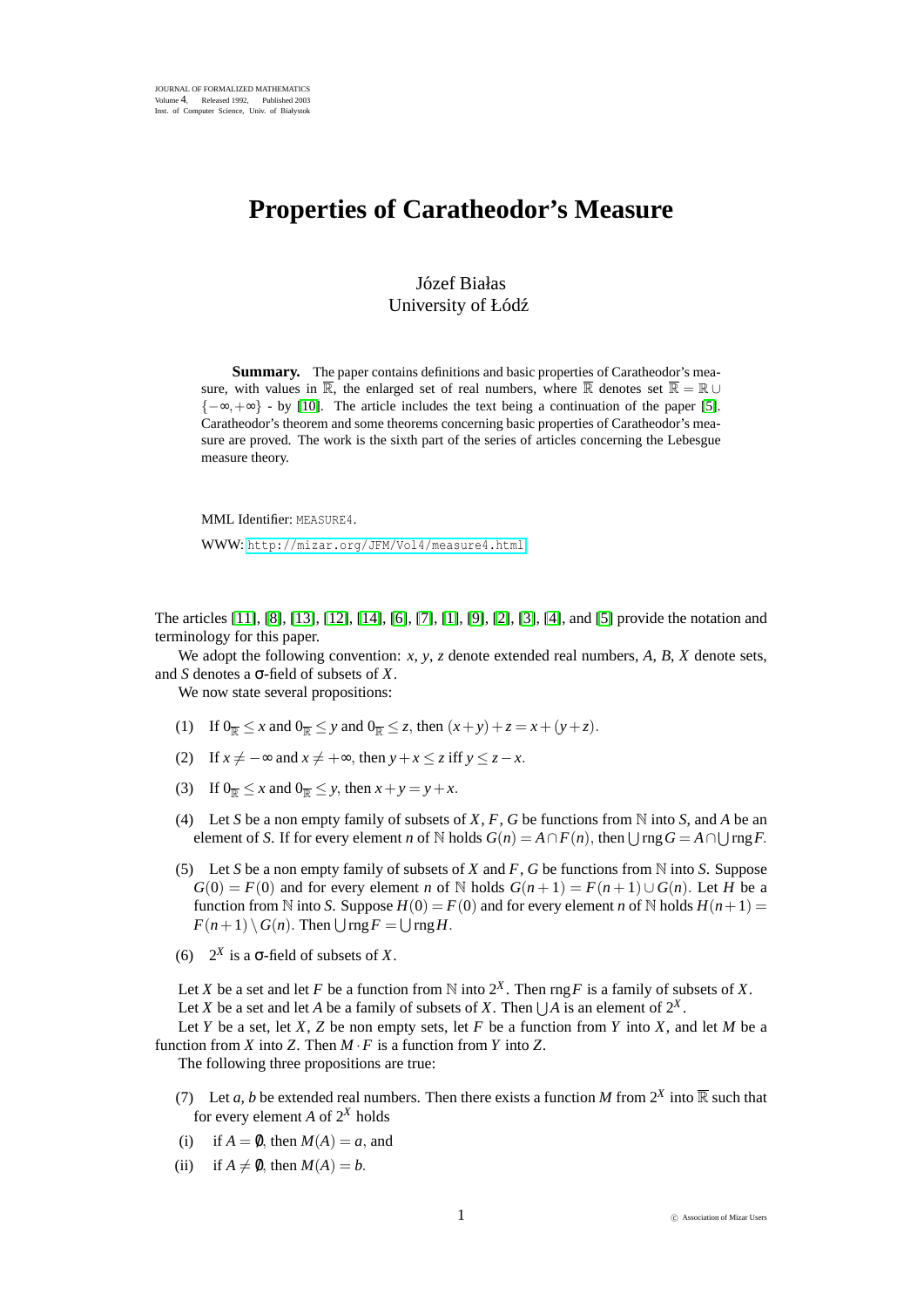- (8) There exists a function *M* from  $2^X$  into  $\overline{\mathbb{R}}$  such that for every element *A* of  $2^X$  holds  $M(A)$  =  $0_{\overline{\mathbb{R}}}$ .
- $(11)^1$  $(11)^1$  $(11)^1$  There exists a function *M* from  $2^X$  into  $\overline{\mathbb{R}}$  such that
- (i) *M* is non-negative,
- (ii)  $M(\emptyset) = 0_{\overline{\mathbb{R}}}$ , and
- (iii) for all elements *A*, *B* of  $2^X$  such that  $A \subseteq B$  holds  $M(A) \leq M(B)$  and for every function *F* from  $\mathbb N$  into  $2^X$  holds  $M(\bigcup \text{rng } F) \leq \sum (M \cdot F)$ .

Let *X* be a set. A function from  $2^X$  into  $\overline{\mathbb{R}}$  is said to be a Caratheodor's measure on *X* if it satisfies the conditions (Def. 2).

 $(\text{Def. } 2)^2(i)$  $(\text{Def. } 2)^2(i)$  $(\text{Def. } 2)^2(i)$  It is non-negative,

- (ii) it( $\emptyset$ ) = 0<sub> $\overline{\mathbb{R}}$ </sub>, and
- (iii) for all elements *A*, *B* of  $2^X$  such that  $A \subseteq B$  holds it( $A$ )  $\leq$  it( $B$ ) and for every function *F* from  $\mathbb N$  into  $2^X$  holds it( $\bigcup \text{rng } F$ )  $\leq \sum (\text{it} \cdot F)$ .

In the sequel *C* denotes a Caratheodor's measure on *X*.

Let *X* be a set and let *C* be a Caratheodor's measure on *X*. The functor  $\sigma$ -Field(*C*) yields a non empty family of subsets of *X* and is defined by the condition (Def. 3).

(Def. 3) Let *A* be an element of  $2^X$ . Then  $A \in \sigma$ -Field(*C*) if and only if for all elements *W*, *Z* of  $2^X$ such that  $W \subseteq A$  and  $Z \subseteq X \setminus A$  holds  $C(W) + C(Z) \leq C(W \cup Z)$ .

One can prove the following propositions:

- (12) For all elements *W*, *Z* of  $2^X$  holds  $C(W \cup Z) \le C(W) + C(Z)$ .
- (13) For all elements *W*, *Z* of  $2^X$  holds  $C(Z) + C(W) = C(W) + C(Z)$ .
- (14) Let *A* be an element of  $2^X$ . Then  $A \in \sigma$ -Field(*C*) if and only if for all elements *W*, *Z* of  $2^X$ such that  $W \subseteq A$  and  $Z \subseteq X \setminus A$  holds  $C(W) + C(Z) = C(W \cup Z)$ .
- (15) For all elements *W*, *Z* of  $2^X$  such that  $W \in \sigma$ -Field(*C*) and  $Z \in \sigma$ -Field(*C*) and *Z* misses *W*  $\text{holds } C(W \cup Z) = C(W) + C(Z).$
- (16) If  $A \in \sigma$ -Field(*C*), then  $X \setminus A \in \sigma$ -Field(*C*).
- (17) If  $A \in \sigma$ -Field(*C*) and  $B \in \sigma$ -Field(*C*), then  $A \cup B \in \sigma$ -Field(*C*).
- (18) If  $A \in \sigma$ -Field(*C*) and  $B \in \sigma$ -Field(*C*), then  $A \cap B \in \sigma$ -Field(*C*).
- (19) If  $A \in \sigma$ -Field(*C*) and  $B \in \sigma$ -Field(*C*), then  $A \setminus B \in \sigma$ -Field(*C*).
- (20) Let *N* be a function from N into *S* and *A* be an element of *S*. Then there exists a function *F* from  $\mathbb N$  into *S* such that for every element *n* of  $\mathbb N$  holds  $F(n) = A \cap N(n)$ .
- (21) σ-Field(*C*) is a σ-field of subsets of *X*.

Let *X* be a set and let *C* be a Caratheodor's measure on *X*. One can check that σ-Field(*C*) is σ-field of subsets-like, closed for complement operator, and non empty.

Let *X* be a set, let *S* be a  $\sigma$ -field of subsets of *X*, and let *A* be a subfamily of *S*. Then  $\bigcup A$  is an element of *S*.

Let *X* be a set and let *C* be a Caratheodor's measure on *X*. The functor  $\sigma$ -Meas(*C*) yielding a function from  $\sigma$ -Field(*C*) into  $\overline{\mathbb{R}}$  is defined as follows:

(Def. 4) For every element *A* of  $2^X$  such that  $A \in \sigma$ -Field(*C*) holds  $(\sigma$ -Meas(*C*))(*A*) = *C*(*A*).

<span id="page-1-0"></span> $<sup>1</sup>$  The propositions (9) and (10) have been removed.</sup>

<span id="page-1-1"></span> $2$  The definition (Def. 1) has been removed.